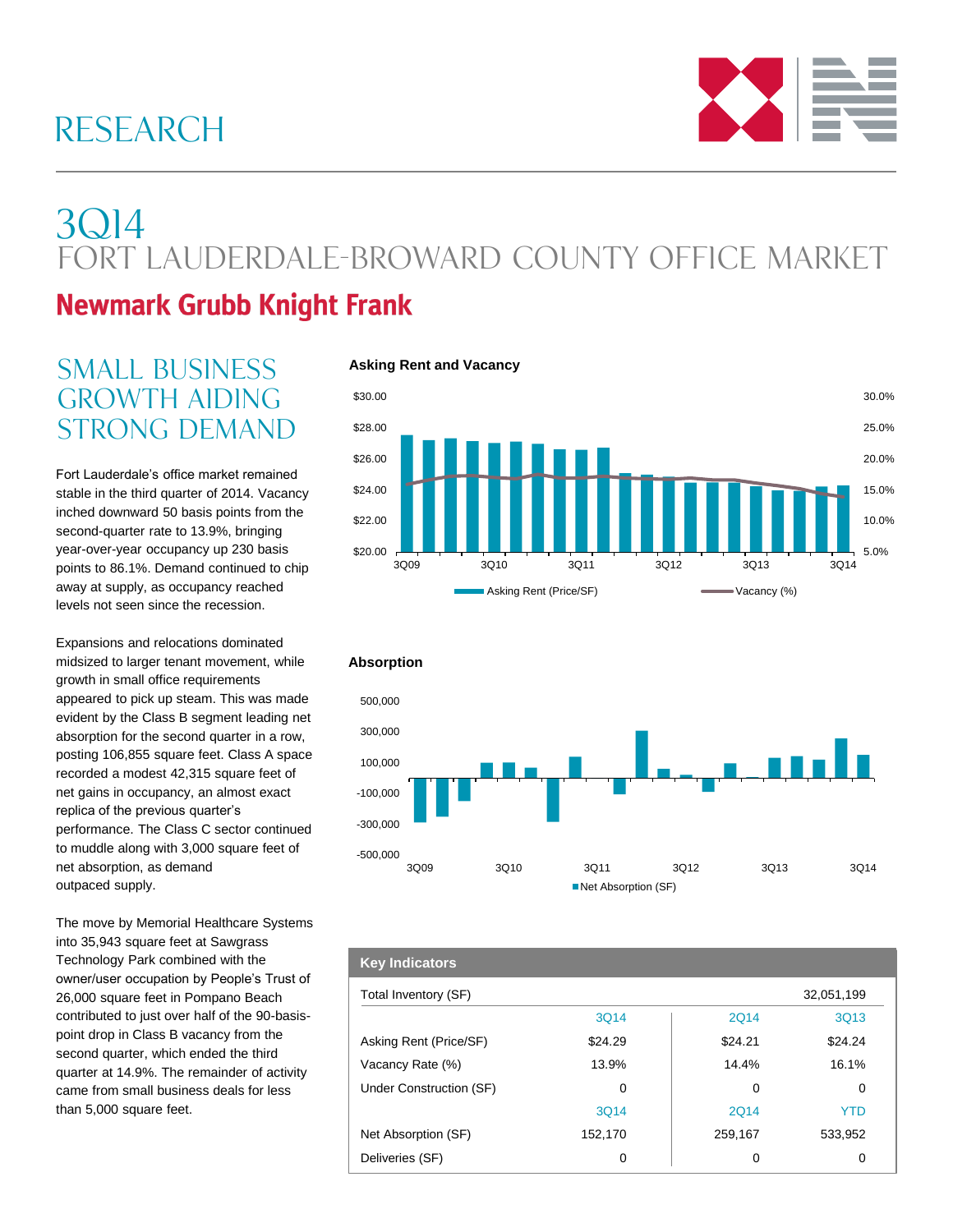## 3Q14 Fort Lauderdale-Broward County Office market



The overall weighted average asking rental rate saw a slight increase from the \$24.24/SF full service gross rate recorded in the third quarter of 2013. This can be attributed to Class B and Class C availabilities continuing to weigh down the average asking rate rather than an actual change in quoted rents. The Class A average led the pack with a \$0.77 rise from the \$28.96/SF full service gross rate quoted last year at this time. Class C space followed suit with a \$0.28 increase from the \$15.64/SF full service gross rate, while Class B saw a decrease of \$0.82 from the \$20.42/SF full service gross rate one year ago.

Investment activity was in full swing, as sales appear to be picking up. Six sales totaling over 1.0 million square feet were recorded in the third quarter of 2014. All were investment deals, almost doubling the 1.1 million square feet of sales achieved in the first half of the year. The Downtown Submarket saw Invesco bring the Class A New River Center to the market for sale, while Broward Financial Centre remained on the market. This type of activity is further proof that core Class A properties will be harder to come by in the near future.

#### **Payroll Employment**

Total Nonfarm, Not Seasonally Adjusted, 12-Month % Change



Source: U.S. Bureau of Labor Statistics

#### **Construction and Deliveries**



### **Select Lease Transactions**

| <b>Tenant</b>                             | <b>Building</b>                                            | <b>Submarket</b>     | <b>Square Feet</b> |
|-------------------------------------------|------------------------------------------------------------|----------------------|--------------------|
| Bayview Loan Servicing LLC                | Crown Ctr.-1425 W Cypress Creek Rd                         | <b>Cypress Creek</b> | 62,000             |
| Signature Consultants Inc                 | Broward Trade Ctr.-200 W Cypress Creek Rd Cypress Creek    |                      | 20,400             |
| The Kirlin Group                          | Lakeshore Bus, Ctr.-3125 W Commercial Blvd Commercial Blvd |                      | 15,309             |
| Experian Information Solutions Inc        | 800 Fairway-800 Fairway Dr                                 | Pompano Beach        | 13,500             |
| Office of the Chapter 13 Standing Trustee | Huntington Centre II-2801 SW 149th Ave                     | Southwest Broward    | 11.283             |

#### **Select Sales Transactions**

| <b>Building</b>                                        | <b>Submarket</b>    | <b>Square Feet</b> | <b>Sale Price</b> | <b>Price/SF</b> |
|--------------------------------------------------------|---------------------|--------------------|-------------------|-----------------|
|                                                        |                     |                    |                   |                 |
| Royal Palm @ Southpointe   & II                        | Plantation          | 449.500            | \$119,500,000     | \$265           |
| PNC Center-200 E Broward Blvd                          | Fort Lauderdale CBD | 225,500            | \$66,400,000      | \$294           |
| Cypress Fin. Ctr.-5900 N Andrews Ave Cypress Creek     |                     | 205.428            | \$32,550,000      | \$158           |
| Newport Center-1300 E Newport Ctr Dr Northeast Broward |                     | 55.300             | \$5,400,000       | \$98            |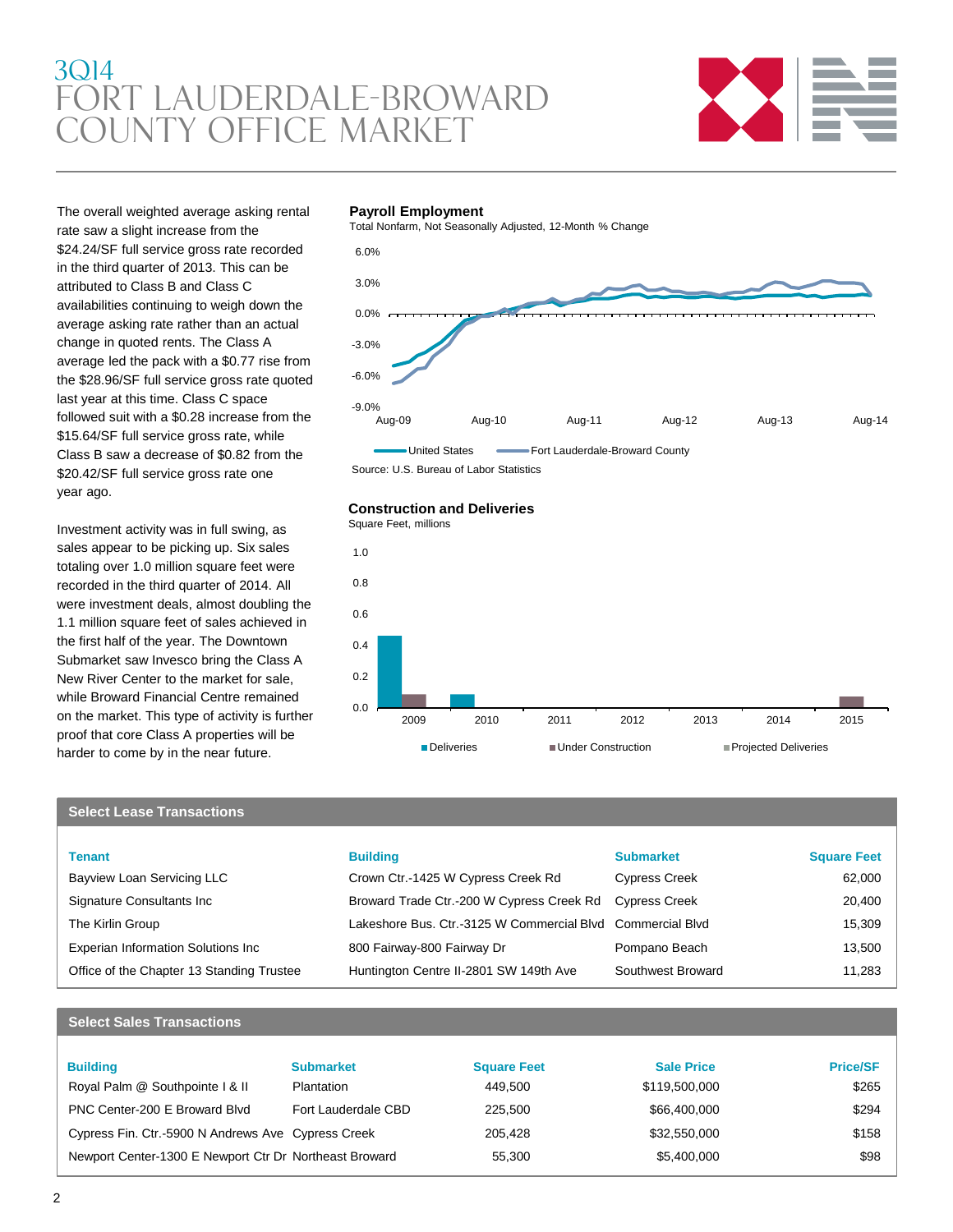### **www.ngkf.com**



| <b>Submarket Statistics</b>     |                                          |                                             |                                        |                                  |                                         |                              |                                                                |                                                  |
|---------------------------------|------------------------------------------|---------------------------------------------|----------------------------------------|----------------------------------|-----------------------------------------|------------------------------|----------------------------------------------------------------|--------------------------------------------------|
|                                 | <b>Total</b><br><b>Inventory</b><br>(SF) | <b>Under</b><br><b>Construction</b><br>(SF) | <b>Total</b><br><b>Vacancy</b><br>Rate | Qtr<br><b>Absorption</b><br>(SF) | <b>YTD</b><br><b>Absorption</b><br>(SF) | <b>Class A</b><br>(Price/SF) | <b>Class B</b><br><b>Asking Rent Asking Rent</b><br>(Price/SF) | <b>Total</b><br><b>Asking Rent</b><br>(Price/SF) |
| <b>CBD Total</b>                | 5,368,774                                | 0                                           | 13.4%                                  | 38,403                           | 160,733                                 | \$34.69                      | \$22.63                                                        | \$32.23                                          |
| <b>Commercial Blvd</b>          | 1,615,465                                | 0                                           | 16.4%                                  | 9,288                            | $-75,763$                               | \$22.97                      | \$22.00                                                        | \$20.95                                          |
| <b>Cypress Creek</b>            | 4,574,841                                | $\mathbf 0$                                 | 18.6%                                  | $-31,137$                        | $-26,290$                               | \$29.19                      | \$18.75                                                        | \$23.29                                          |
| Ft. Lauderdale Suburban         | 3,330,713                                | $\pmb{0}$                                   | 14.7%                                  | 21,298                           | 71,169                                  | \$26.55                      | \$18.87                                                        | \$20.95                                          |
| Hallandale                      | 460,866                                  | 0                                           | 10.9%                                  | 6,690                            | 17,563                                  | \$37.25                      | \$25.59                                                        | \$26.62                                          |
| Hollywood                       | 2,545,554                                | 0                                           | 9.8%                                   | 2,149                            | 118,127                                 | \$27.27                      | \$24.64                                                        | \$23.30                                          |
| <b>NW Broward/Coral Springs</b> | 1,867,382                                | $\mathbf 0$                                 | 21.1%                                  | $-11,772$                        | $-27,641$                               | \$23.05                      | \$15.40                                                        | \$19.15                                          |
| Plantation                      | 3,505,430                                | 0                                           | 11.9%                                  | 27,701                           | 113,859                                 | \$30.79                      | \$20.65                                                        | \$22.98                                          |
| Pompano Beach                   | 2,644,522                                | 0                                           | 13.4%                                  | 24,882                           | 111,521                                 | \$25.52                      | \$16.21                                                        | \$18.32                                          |
| Sawgrass Park                   | 2,786,740                                | 0                                           | 13.2%                                  | 43,134                           | 60,329                                  | \$25.99                      | \$20.41                                                        | \$25.33                                          |
| <b>SW Broward</b>               | 3,350,912                                | 0                                           | 8.9%                                   | 21,534                           | 10,345                                  | \$30.74                      | \$22.60                                                        | \$29.92                                          |
| <b>Suburban Total</b>           | 26,682,425                               | 0                                           | 14.0%                                  | 113,767                          | 373,219                                 | \$27.69                      | \$19.36                                                        | \$22.55                                          |
| <b>Totals</b>                   | 32,051,199                               | 0                                           | 13.9%                                  | 152,170                          | 533,952                                 | \$29.73                      | \$19.60                                                        | \$24.29                                          |